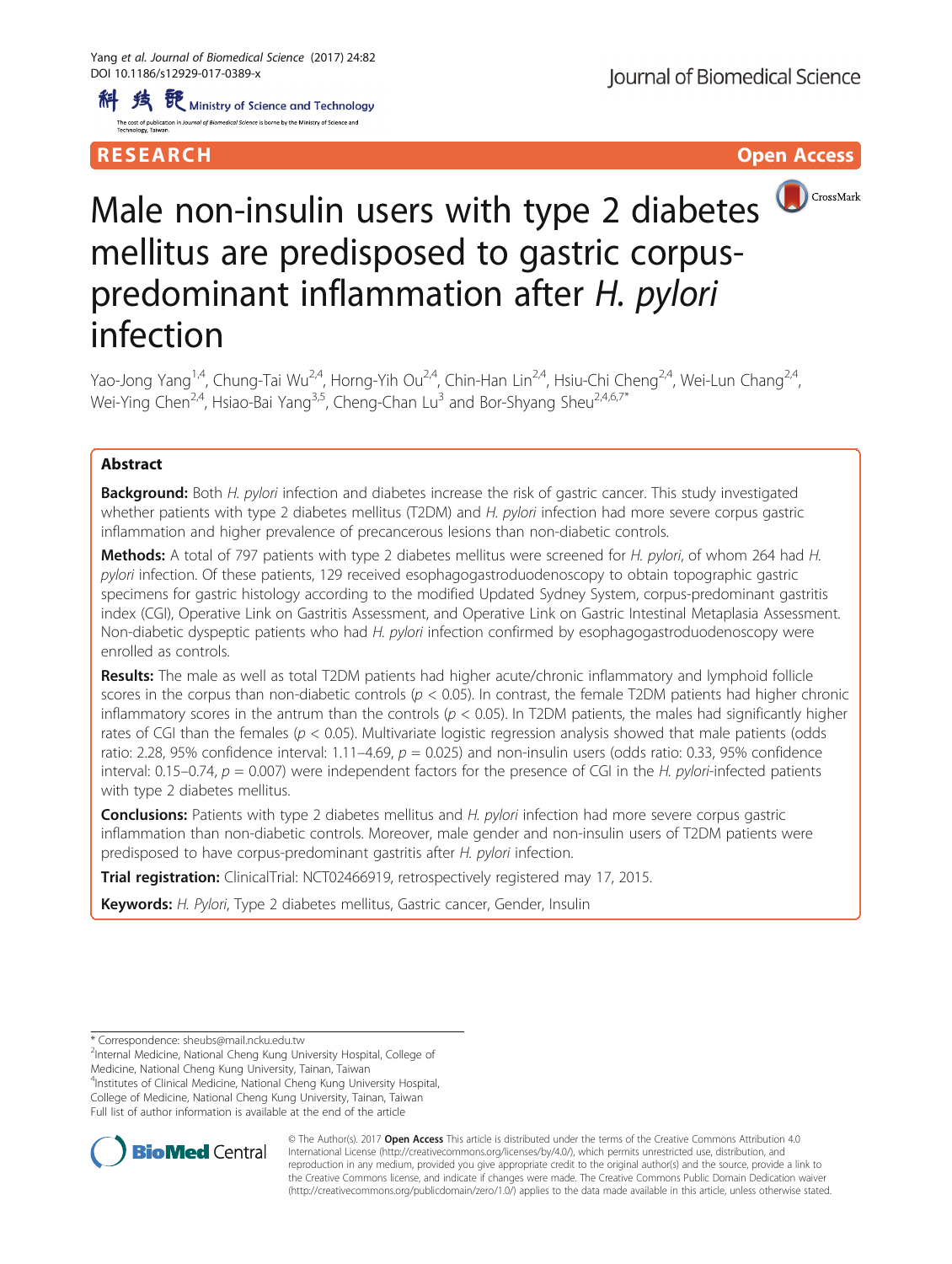## <span id="page-1-0"></span>Background

H. pylori infection is known to increase the risk of gastric cancers [[1, 2\]](#page-6-0), and both chronic atrophic gastritis and intestinal metaplasia have been reported to be precancerous lesions that can potentially develop into gastric adenocarcinoma [\[3](#page-6-0), [4](#page-6-0)]. The Operative Link on Gastritis Assessment (OLGA) and Operative Link on Gastric Intestinal Metaplasia Assessment (OLGIM) gastritis staging systems are based on the histology of both antrum and corpus tissues and can be applied to assess the risk of gastric cancer in patients with premalignant lesions [\[5, 6](#page-6-0)]. A more advanced OLGA and OLGIM stage indicates corpus predominance and higher risk of gastric cancer. Our recent previous study further disclosed that the corpus-predominant gastritis index (CGI) can be used to identify H. pylori-infected patients currently without intestinal metaplasia who are at an increased risk of gastric cancer earlier than the OLGA and OLGIM staging systems [\[7](#page-6-0)]. Accordingly, if the high-risk group can be identified earlier by gastric histology, H. pylori eradication can be performed to control the risk of gastric cancer [[8\]](#page-6-0).

Patients with diabetes mellitus (DM) and poor glycemic control are associated with a higher prevalence of gastrointestinal symptoms [\[9](#page-6-0)]. H. pylori infection has also been associated with insulin resistance and the development of type 2 diabetes mellitus (T2DM) [[10](#page-6-0)–[12](#page-6-0)]. Nevertheless, it remains controversial whether patients with diabetes are predisposed to H. pylori infection [[13](#page-6-0)–[16\]](#page-6-0). Several recent studies have shown that patients with DM who live in areas with a higher prevalence of H. pylori and gastric cancer and those with a longer duration of diabetes and poor glycemic control are predisposed to an increased risk of gastric cancer [[17](#page-6-0)–[19\]](#page-6-0). These observations suggest that even though the association between T2DM and a higher rate of H. pylori infection is controversial, the risk of gastric cancer is higher in patients with T2DM once infected with  $H.$   $pylori.$  Therefore, the early detection and prompt treatment of H. *pylori* infection should be a priority to reduce the risk of gastric cancer in patients with T2DM.

Quatrinie et al. reported 23 diabetic patients with active gastritis, 25% of whom had intestinal metaplasia [[14\]](#page-6-0). In contrast, Małlecki et al. reported a lower prevalence (41% vs. 71%) of chronic active gastritis in 39 patients with DM than in non-diabetic controls [\[20](#page-6-0)]. Therefore, we conducted this large-scale comparison between patients with T2DM and non-diabetic dyspeptic controls to investigate whether T2DM predisposes patients to a higher rate of precancerous lesions, more advanced OLGA or OLGIM stage, or a higher rate of CGI to predict the risk of gastric cancer after H. pylori infection. Our results disclosed that male patients and non-insulin users with T2DM were predisposed to have CGI. These findings may offer a promising risk factor stratification tool to identify the high-risk group of patients with T2DM who would benefit from earlier H. pylori eradication to control gastric cancer.

#### Methods

#### Patient characteristics, recruitment, and eligibility

We enrolled patients aged  $\geq$  20 years diagnosed with T2DM who were regularly followed up at the outpatient clinic of National Cheng Kung University Hospital. The diagnostic criteria of T2DM were based on the criteria of American Diabetes Association [\[21](#page-6-0)]. The schematic flow chart of the study protocol is shown in Fig. 1. The Ethical Committee of our institute approved the study design (A-BR-103-021). The patient's sera were sent for anti-H. *pylori* IgG antibody testing (HEL-p TEST™ II; AMRAD Biotech, Perth, Western Australia) using an enzyme-linked immunosorbent assay (ELISA) after obtaining informed consent. Patients with

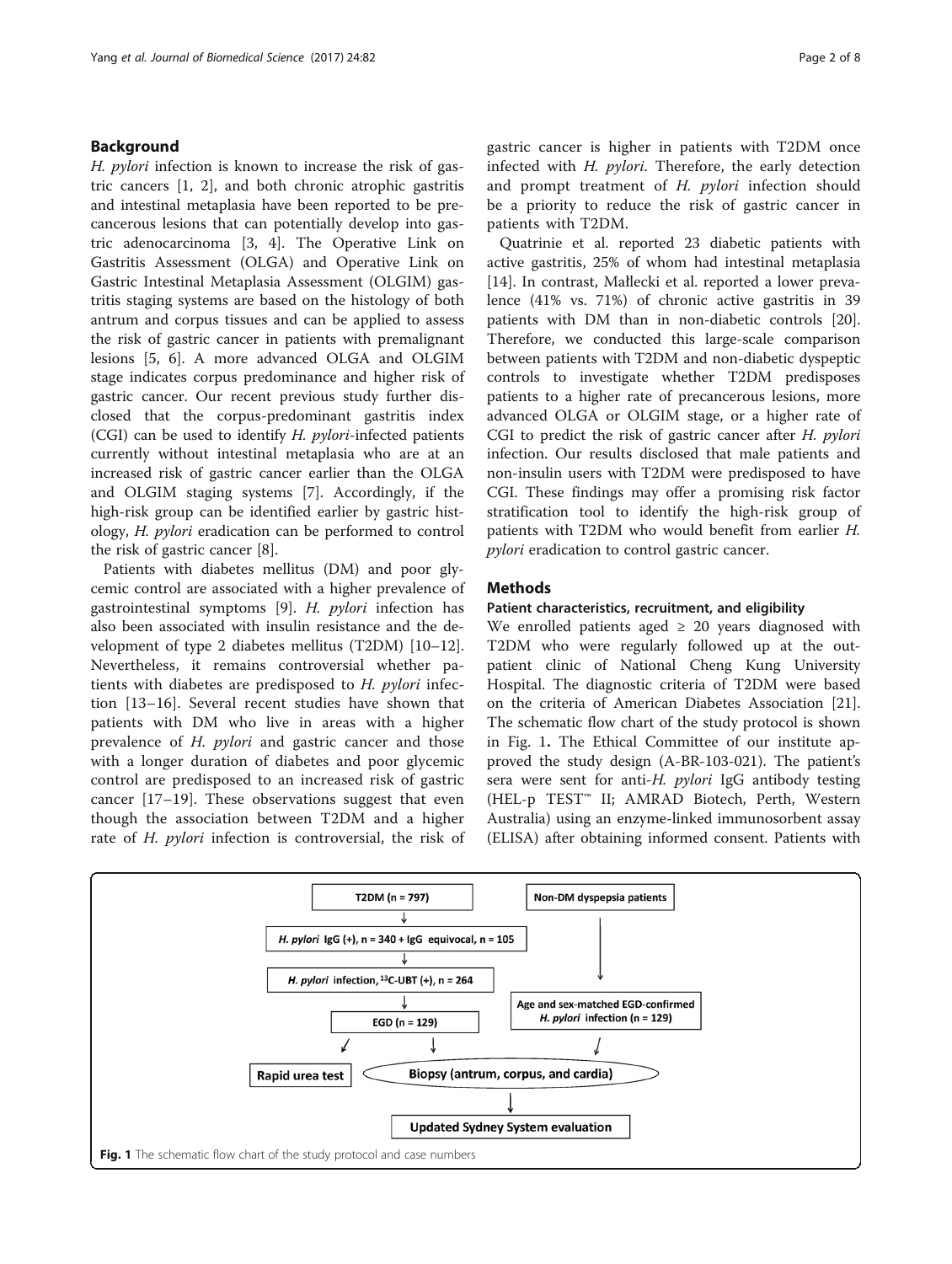seropositive and borderline seropositive results were further confirmed by <sup>13</sup>C–UBT. The cutoff value of positive <sup>13</sup>C–UBT was defined as an excess <sup>13</sup>CO2 */* <sup>12</sup>CO2 ratio of more than 4.0‰ [\[22\]](#page-6-0). Patients were excluded if they were pregnant, had a critical condition, previously received either successful or unsuccessful H. pylori eradication therapy, bleeding tendency (anti-platelet or anti-coagulant user), or contraindications for esophagogastroduodenoscopy. Age- and sex-matched H. pyloriinfected non-diabetic patients who had undergone esophagogastroduodenoscopy for upper gastrointestinal diseases in the same period were enrolled as controls. The H. pylori infection of non-diabetic patients was defined by a positive culture or both rapid urea test and histology showing positive.

#### Demographic and laboratory data

Among T2DM patients, demographic data including age, sex, body weight and height, duration of diabetes, and the use of oral and intravenous hypoglycemic drugs were recorded. The laboratory data included fasting sugar and glycated hemoglobin A1c (HbA1c) at the most recent clinical visit before endoscopy were collected in patietns with T2DM as well.

#### Esophagogastroduodenoscopy and gastric histology

The patients with positive  $^{13}$ C–UBT results were invited to receive an esophagogastroduodenoscopy examination. The gastric biopsy samples were collected for the rapid urea test (one sample) and histology, including from the antrum (two samples), corpus (two samples), and cardia (one sample) sampled topographically as our previous reports [[5](#page-6-0)–[7, 23\]](#page-6-0). The same pathologist who was blinded to whether or not the patient had diabetes evaluated the histology according to the modified Updated Sydney System [[24\]](#page-6-0). Acute inflammation score (AIS, range 0–3), chronic inflammation score (CIS, range 1–3), lymphoid follicle formation (LF, range 0–8), H. pylori density (HPD, range 0–5), atrophic change (AT, range 0–3), and intestinal metaplasia (IM, range 0–3) were scored as in our previous report [[24](#page-6-0)]. The OLGA and OLGIM grading systems and the presence of CGI were based on our previous reports [[5](#page-6-0)–[7](#page-6-0)]. H. pylori infection was diagnosed according to a positive  $^{13}$ C–UBT result combined with either positive histology or rapid urea test.

#### Statistical analysis

Categorical data related to baseline characteristics were evaluated using Pearson's χ2 test or Fisher's exact test. Continuous data were analyzed using the independent  $t$ test. The histological scores of parameters were compared between the patients with and without T2DM using the Mann-Whitney U test. Linear-by-linear regression and multivariate logistic regression analyses were

used as appropriate to investigate the independent risk factors for CGI in the patients with T2DM infected with H. *pylori*. All tests were two-tailed, and a  $P$  value less than 0.05 was considered to be statistically significant.

### Results

## Demographic and endoscopic features of the patients with diabetes and the non-diabetic controls

Of the 797 screened patients with T2DM, the seropositive prevalence of H. pylori infection was 43%. Of these 797 patients, 264 (249 seropositive and 15 equivocal) had positive <sup>13</sup>C–UBT results, of whom 129 received esophagogastroduodenoscopy to obtain gastric biopsies for histological evaluation (Fig. [1\)](#page-1-0).

Among these 129 patients (56 females and 73 males), there were no significant differences in mean age between the females and males (61.0 vs. 59.2 years,  $p > 0.05$ , Table [1\)](#page-3-0). The mean duration of diabetes in these 129 cases was 11.1 years. Forty-three (33.3%) of the patients had dyspepsia, nausea, and bloating. The endoscopic diagnoses included 74 (57.4%) cases with non-ulcer gastritis and 55 (23.6%) with peptic ulcers. We also enrolled 129 age- and sex-matched dyspeptic patients who had H. *pylori* infection confirmed by esophagogastroduodenoscopy (culture or rapid urea test/ histology) during the same period as non-diabetic controls. The rate of non-ulcer gastritis was significantly lower in the controls than in the T2DM patients (45.0% vs. 57.4%,  $p < 0.05$ ).

## Difference in gastric histology between the H. pyloriinfected patients with T2DM and controls

The patients with T2DM had a significantly higher chronic inflammation score (2.67 vs. 2.48,  $p = 0.02$ ), acute inflammatory score (1.46 vs. 1.20,  $p = 0.04$ ), and lymphoid follicle formation score (1.40 vs. 0.67,  $p = 0.001$ ) in the corpus compared to the controls. The lymphoid follicle formation score in the antrum was also higher in the patients than in the controls (2.22 vs. 1.73,  $p = 0.04$ ). However, there were no significant differences in H. pylori density and the rates of intestinal metaplasia or atrophic change between the patients and controls in any topographic location (antrum, corpus, and cardia) (all  $p > 0.05$ ).

Table [1](#page-3-0) shows comparisons of topographic gastric histological features related to H. pylori infection between the patients with T2DM and controls stratified by gender. Only the male patients with T2DM but not the females gender had statistically significantly higher chronic inflammation score (2.68 vs. 2.32,  $p = 0.005$ ), acute inflammatory score (1.40 vs. 1.05,  $p = 0.04$ ), and lymphoid follicle formation score (1.49 vs. 0.66,  $p = 0.004$ ) in the corpus than the controls. In contrast, the female patients with T2DM had a significantly higher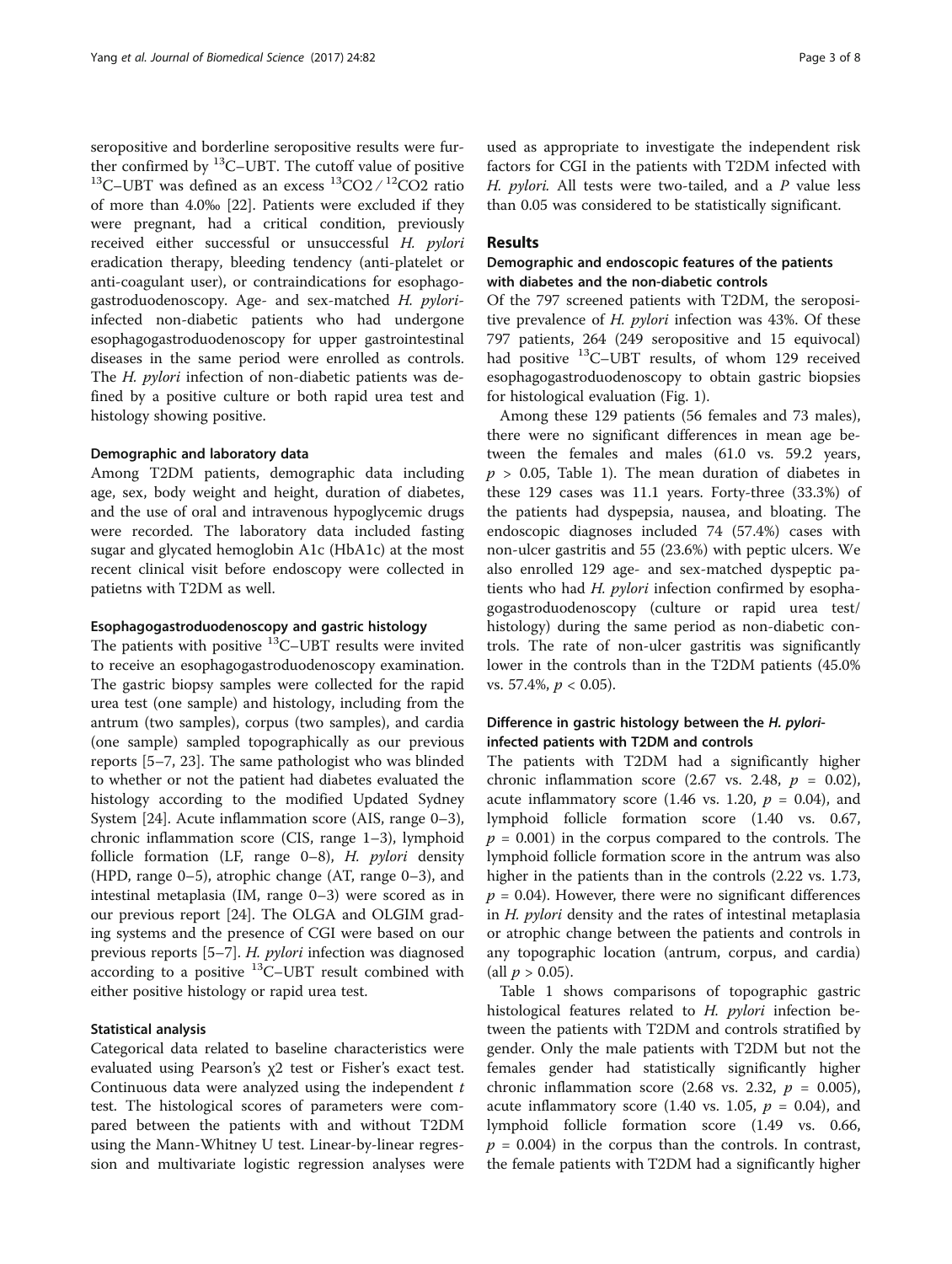| Characters/mean<br>$(SD)$ or $%$ (n)<br>Age (years)<br>Non-ulcers gastritis <sup>a</sup> |                   | DM $(n = 129)$           |                                               |                                              | Non-DM ( $n = 129$ )                       |                                              |                                                 | $P$ value $DM$                                  |
|------------------------------------------------------------------------------------------|-------------------|--------------------------|-----------------------------------------------|----------------------------------------------|--------------------------------------------|----------------------------------------------|-------------------------------------------------|-------------------------------------------------|
|                                                                                          |                   | Male $(n = 73)$          | Female ( $n = 56$ )<br>61.0(10.2)<br>62.5(35) | $P$ value male<br>vs. female<br>0.35<br>0.30 | Male $(n = 73)$<br>59.4 (11.2)<br>26.0(19) | Female $(n = 56)$<br>60.8(10.3)<br>69.6 (39) | $P$ value male<br>vs. female<br>0.46<br>< 0.001 | vs. non-DM<br>$\overline{\phantom{0}}$<br>0.046 |
|                                                                                          |                   | 59.2 (11.0)<br>53.4 (39) |                                               |                                              |                                            |                                              |                                                 |                                                 |
|                                                                                          |                   |                          |                                               |                                              |                                            |                                              |                                                 |                                                 |
|                                                                                          | Body <sup>a</sup> | 2.68(0.62)               | 2.66(0.72)                                    | 0.79                                         | 2.32(0.85)                                 | 2.70(0.57)                                   | 0.01                                            | 0.02                                            |
|                                                                                          | Cardia            | 2.40(0.81)               | 2.30(0.87)                                    | 0.58                                         | 2.12(0.91)                                 | 2.46(0.79)                                   | 0.03                                            | 0.45                                            |
| AIS <sup>c</sup>                                                                         | Antrum            | 1.84(0.62)               | 2.02(0.40)                                    | 0.08                                         | 1.71(0.81)                                 | 1.77(0.85)                                   | 0.58                                            | 0.13                                            |
|                                                                                          | Body <sup>a</sup> | 1.40(0.95)               | 1.54(0.89)                                    | 0.42                                         | 1.05(1.03)                                 | 1.39(0.95)                                   | 0.06                                            | 0.04                                            |
|                                                                                          | Cardia            | 1.16(1.00)               | 0.86(1.02)                                    | 0.09                                         | 0.90(1.00)                                 | 1.16 (0.99                                   | 0.15                                            | 0.90                                            |
| IF <sup>c</sup>                                                                          | Antrum            | 2.15(2.11)               | 2.32(2.01)                                    | 0.52                                         | 1.64(1.87)                                 | 1.84(1.87)                                   | 0.55                                            | 0.04                                            |
|                                                                                          | Body <sup>a</sup> | 1.49(1.81)               | 1.29(1.72)                                    | 0.48                                         | 0.66(1.11)                                 | 0.70(1.04)                                   | 0.70                                            | 0.001                                           |
|                                                                                          | Cardia            | 0.85(1.53)               | 0.48(0.89)                                    | 0.18                                         | 0.53(0.96)                                 | 0.48(0.76)                                   | 0.96                                            | 0.74                                            |
| HPD <sup>c</sup>                                                                         | Antrum            | 3.36(1.31)               | 3.39 (1.30)                                   | 0.92                                         | 3.29(1.64)                                 | 3.23(1.41)                                   | 0.60                                            | 0.94                                            |
|                                                                                          | Body              | 3.21(1.24)               | 3.36(1.18)                                    | 0.42                                         | 3.16(1.38)                                 | 3.41(1.32)                                   | 0.32                                            | 0.77                                            |
|                                                                                          | Cardia            | 2.75(1.38)               | 2.63(1.27)                                    | 0.61                                         | 2.77(1.51)                                 | 2.98 (1.42)                                  | 0.46                                            | 0.24                                            |
| <b>IM</b>                                                                                | Antrum            | 30.1(22)                 | 26.8(15)                                      | 0.68                                         | 38.4 (28)                                  | 33.9 (18)                                    | 0.46                                            | 0.23                                            |
|                                                                                          | Body              | 15.1(11)                 | 17.9(10)                                      | 0.67                                         | 15.1(11)                                   | 10.7(6)                                      | 0.47                                            | 0.48                                            |
|                                                                                          | Cardia            | 1.4(1)                   | 3.6(2)                                        | 0.58                                         | $\mathbf{0}$                               | 1.8(1)                                       | 0.43                                            | 0.31                                            |
| AT                                                                                       | Antrum            | 67.1 (49)                | 67.9 (38)                                     | 0.93                                         | 68.5 (50)                                  | 62.5(35)                                     | 0.48                                            | 0.79                                            |
|                                                                                          | Body              | 34.2 (25)                | 23.2(13)                                      | 0.17                                         | 21.9(16)                                   | 28.6 (16)                                    | 0.39                                            | 0.40                                            |
|                                                                                          | Cardia            | 17.8(13)                 | 14.3(8)                                       | 0.62                                         | 12.3(9)                                    | 8.9(5)                                       | 0.54                                            | 0.19                                            |

<span id="page-3-0"></span>Table 1 Comparison of gastric histology assessed according to Updated Sydney System scores among patients with diabetes and non-diabetes controls stratified by gender

SD standard deviation, CIS chronic inflammation score, AIS acute inflammation score

LF lymphoid follicle, HPD H. pylori density, IM intestinal metaplasia, AT atrophy

*DM* Patients with diabetes, *Non-DM* patients without diabetes (controls)  $a$ :  $p < 0.05$ , male patients with and without DM

<sup>a</sup>:  $p < 0.05$ , male patients with and without DM<br><sup>b</sup>:  $p < 0.05$ , female patients with and without DM

<sup>c</sup>: Mann-Whitney U test

chronic inflammation score in the antrum than the nondiabetic controls (2.95 vs. 2.77,  $p = 0.047$ ). Moreover, there were no significant differences between genders in the rates of intestinal metaplasia and atrophic change between the diabetic patients and controls (all  $p > 0.05$ ).

## Male patients with T2DM had a higher rate of CGI than female patients after H. pylori infection

Because the male patients with T2DM had more evident corpus inflammation than the male controls, we further validated whether the male patients with T2DM had a higher rate of CGI or more advanced stages of OLGA or OLGIM than the female patients or controls (Table [2](#page-4-0)). The male patients with T2DM had a higher rate of CGI than the female patients with T2DM (58.9%. vs. 39.2%,  $p = 0.03$ ), but a similar rate of CGI to the non-diabetic male control (58.9% vs. 62.5%,  $p > 0.05$ ). In addition, for both genders, there were no significant differences in the rate of either OLGA stage II or higher or OLGIM stage

II or higher between the patients and controls (all  $p > 0.05$ ; Table [2\)](#page-4-0).

## Non-insulin users and male sex were risk factors for CGI in the H. pylori-infected patients with T2DM

We further investigated whether any factors were associated with the presence of CGI in the 129 H. pylori-infected patients with T2DM (Table [3\)](#page-4-0). The patients with T2DM with CGI were predominantly male (66.2% vs. 46.9%,  $p = 0.027$  and fewer used insulin for glycemic control (18.5% vs. 42.2%,  $p = 0.003$ ) than those without CGI. However, there were no significant differences in the mean age and duration of DM, rate of non-ulcer gastritis, body mass index, and the levels of fasting sugar and HbA1c between the patients with T2DM with and without CGI ( $p > 0.05$ ). Multivariate logistic regression analysis revealed that male gender (odds ratio: 2.28, 95% confidence interval: 1.11–4.69,  $p = 0.025$ ) and not using insulin (odds ratio: 0.33, 95% confidence interval: 0.15– 0.74,  $p = 0.007$ ) were independent risk factors for the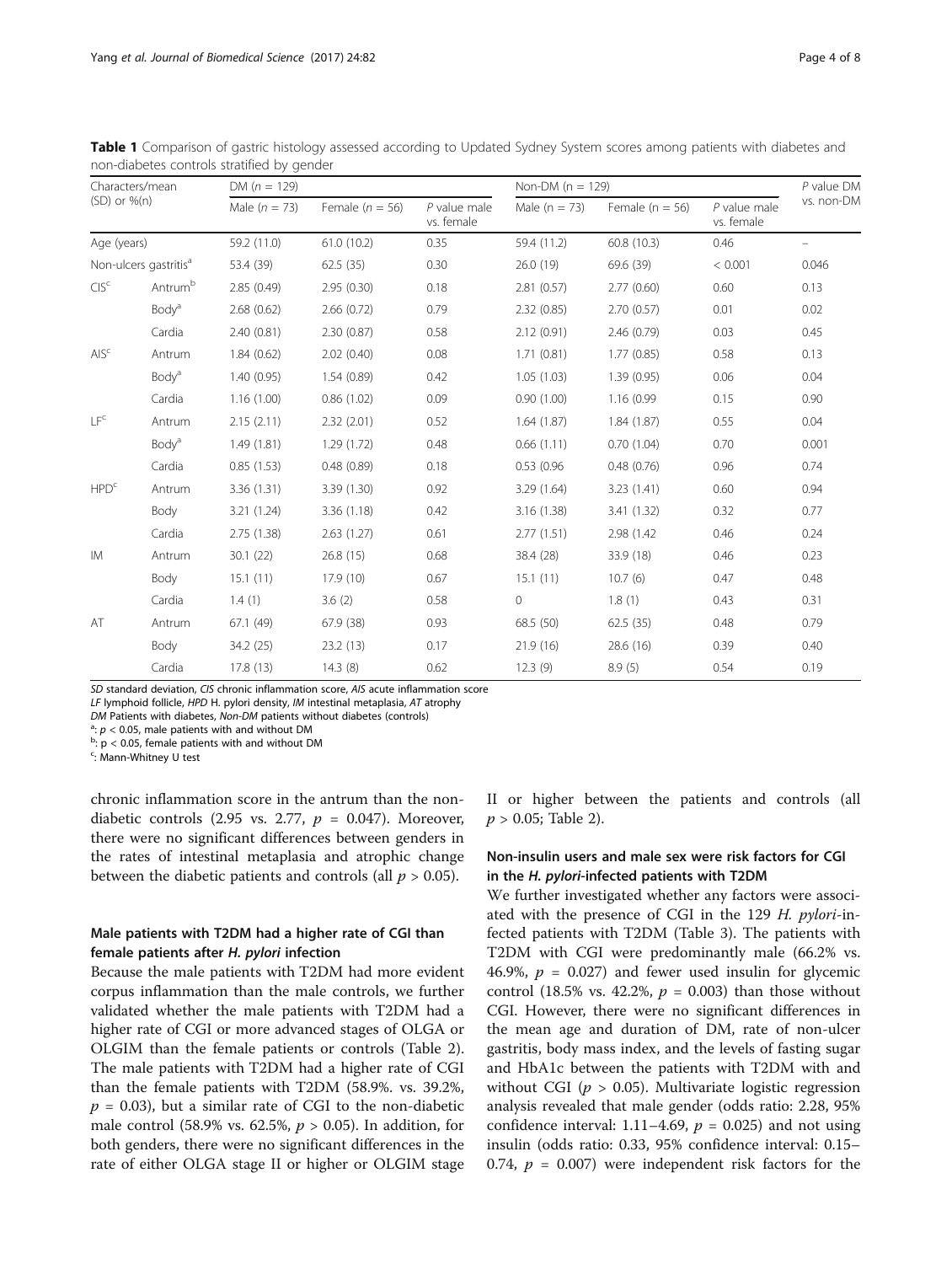| Gastritis staging | DM ( $n = 129$ ) |                   |                            | Non-DM $(n = 129)$ | p value DM          |                            |            |
|-------------------|------------------|-------------------|----------------------------|--------------------|---------------------|----------------------------|------------|
| % (n)             | Male $(n = 73)$  | Female $(n = 56)$ | p value OR (95% CI)        | Male $(n = 73)$    | Female ( $n = 56$ ) | $p$ value OR (95% CI)      | vs. Non-DM |
| CG <sup>b</sup>   | 58.9 (43)        | 39.3(22)          | 0.03<br>$2.2(1.09 - 4.51)$ | 52.1 (38)          | 62.5(35)            | 0.24<br>$0.6(0.32 - 1.32)$ | 0.32       |
| $OLGA \geq   $    | 54.8 (40)        | 50.0(28)          | 0.59<br>$1.2(0.60 - 2.44)$ | 43.8 (32)          | 50.0(28)            | 0.49<br>$0.8(0.39 - 1.57)$ | 0.32       |
| $OLGIM \geq   $   | 32.9(24)         | 32.1(18)          | 0.93<br>$1.0(0.49 - 2.18)$ | 41.1 (30)          | 33.9 (19)           | 0.41<br>$1.4(0.66 - 2.80)$ | 0.36       |

<span id="page-4-0"></span>Table 2 The presence of CGI and OLGA and OLGIM grade stratified by gender between the patients with and without diabetes mellitus and non-diabetic controls

DM diabetes mellitus, OR odds ratio, CI confident interval

 $b$ :  $p$  < 0.05, female patients with and without DM

presence of CGI in the H. pylori-infected patients with T2DM. The rates of CGI showed an upward trend for female insulin users, male insulin users, female noninsulin users, and male non-insulin users ( $p < 0.001$  by linear-to-linear regression analysis, Fig. [2](#page-5-0)).

#### **Discussions**

The results of this large-scale, case-control study are highly original to illustrate that male patients with T2DM had higher chronic and acute inflammatory scores in the corpus than non-diabetic dyspeptic controls. Moreover, H. pylori-infected diabetic patients who were male and non-insulin users had a higher risk of CGI. This suggests that this high-risk group should receive earlier anti- $H$ . *pylori* therapy to reduce the risk of gastric cancer.

H. pylori infection is defined as a type I World Health Organization carcinogen for gastric adenocarcinoma [[25\]](#page-6-0). A large-scale meta-analysis showed that patients with diabetes had an increased risk of gastric cancer unrelated to their geographical region of residence. Moreover, after adjusting for the prevalence of H. pylori

Table 3 The factors related to the presence of corpus-predominant gastritis index in 129 T2DM patients with H. pylori infection

| Characteristic %        | CGI                    |                       | OR (95% CI)        | $p$ value |  |
|-------------------------|------------------------|-----------------------|--------------------|-----------|--|
| (n) or mean (SD)        | Presence<br>$(n = 65)$ | Absence<br>$(n = 64)$ |                    |           |  |
| Female: Male            | 22:43                  | 34: 30                | 2.2 (1.09-4.51)    | 0.027     |  |
| Insulin use             | 18.5 (12)              | 42.2 (27)             | $0.3(0.14 - 0.69)$ | 0.003     |  |
| Age (years)             | 61.2(8.0)              | 58.8 (12.8)           |                    | 0.195     |  |
| Body mass index         | 27.1(5.6)              | 25.5(3.9)             |                    | 0.073     |  |
| DM duration<br>(year)   | 10.6(7.6)              | 11.6(8.2)             |                    | 0.481     |  |
| Fasting sugar<br>(mq/d) | 141.1 (38.5)           | 142.6 (48.4)          |                    | 0.858     |  |
| $HbA1c$ (%)             | 7.7(1.3)               | 7.7(1.6)              |                    | 0.994     |  |
| HbA1c $\leq$ 7%         | 32.3 (21)              | 40.6(26)              | $0.7(0.33 - 1.40)$ | 0.293     |  |

CGI corpus-predominant gastritis index, HbA1c glycated hemoglobin A1c OR odds ratio, CI confidence interval, SD standard deviation

infection, the risk was two-fold higher [[26](#page-6-0)]. These results suggest that diabetic patients with  $H$ . *pylori* infection are at a higher risk of gastric cancer, although the underlying mechanism remains unclear.

Chronic gastric inflammation has been reported to play a major role in gastric carcinogenesis [[27, 28](#page-6-0)]. In addition, more severe chronic gastric inflammation in the corpus has been reported to result in an increased risk of gastric cancer [[28\]](#page-6-0). We found that the patients with T2DM and  $H.$   $pylori$  infection had more severe inflammation in the corpus than those without diabetes. Moreover, the aggregation of lymphoid hyperplasia, which indicates the severity and activity of mucosal inflammation [[29\]](#page-6-0), was also severe in both the antrum and corpus of the patients with T2DM. A greater severity of chronic gastric inflammation in the corpus in patients with T2DM may therefore lead to an increased risk of gastric cancer.

Males are known to have a higher risk of gastric cancer, and is similar in populations with high and low incidence of gastric cancer [[30\]](#page-6-0). 17β-estradiol (E2) has been shown to reduce female gastric neutrophil infiltration and prevent H. pylori-induced gastric cancer in mice [[31\]](#page-6-0). Other reproductive factors such as years of fertility and parity are associated to gastric cancer development [[32, 33\]](#page-6-0), however, the results are not consistent [\[34](#page-7-0)]. However, the accurately biological mechanism of gender difference in gastric cancer risk needs more detail study. In the current study, we found that H. pylori-infected male patients with T2DM but not female patients had higher levels of neutrophils and lymphocytes over the corpus (Table [1](#page-3-0)) compared to the controls. Moreover, the male patients with T2DM had a significantly higher rate of CGI than the female patients with T2DM (Table 2). These findings are consistent with the general concept that males are at a higher risk of gastric cancer, and also that male patients with T2DM are at a higher risk of gastric precancerous lesions than females.

Insulin is the principle therapy for both patients with type 1 DM and also for those with T2DM with a poor response to oral hypoglycemic agents. We found that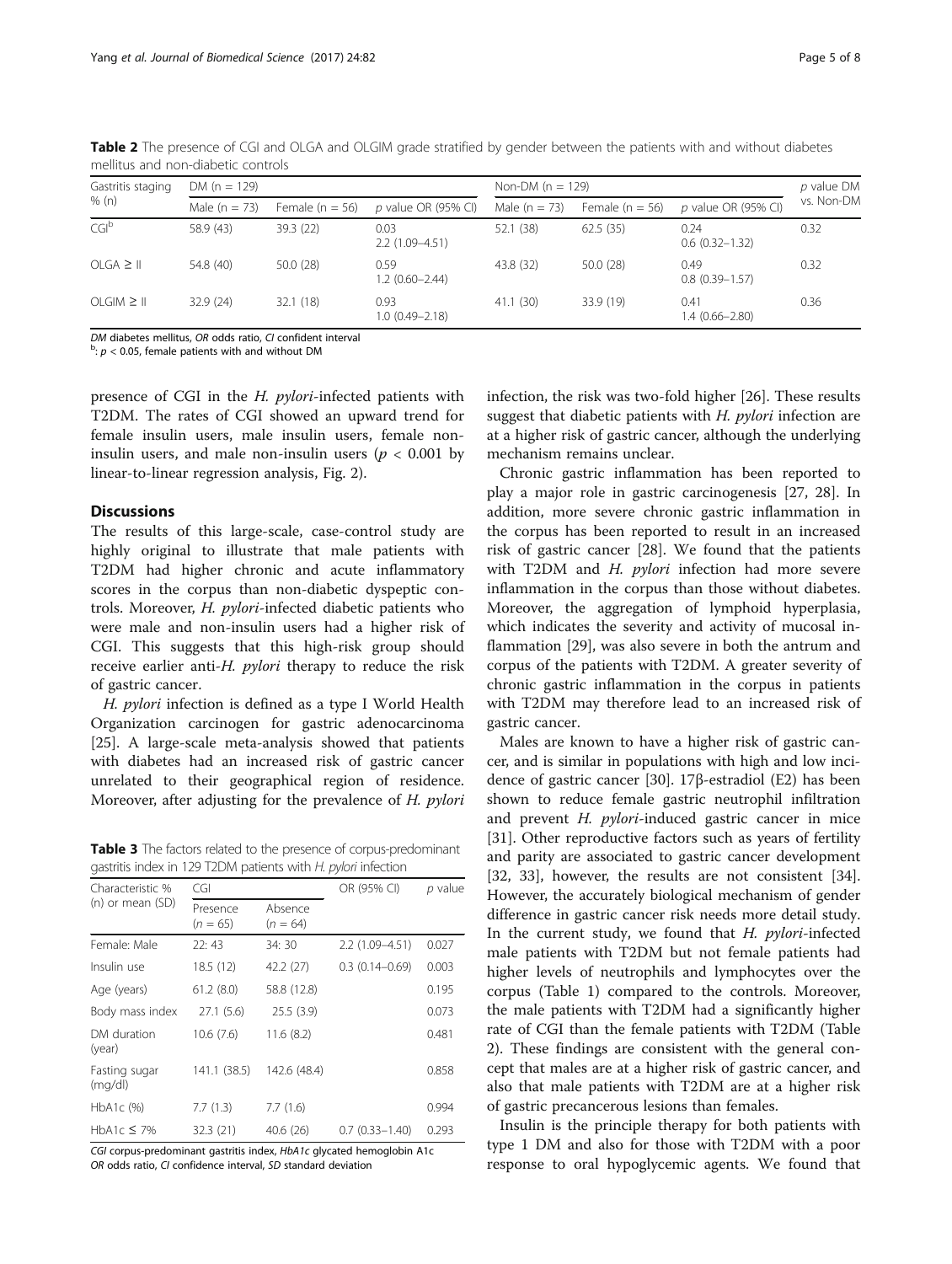<span id="page-5-0"></span>

not using insulin was a significant factor for the development of CGI. Kim et al. reported that a lower fasting glucose level (<86 mg/dL) was significantly associated with an increased risk of distal gastric cancer compared to a normal level [\[35](#page-7-0)]. However, there were no significant differences in fasting sugar or HbA1c levels between the patients with and without CGI in this study. Furthermore, the insulin-like growth factor pathway has been reported to play a key role in the malignant progression of esophageal cancer in in vitro and in vivo studies [[36\]](#page-7-0). In addition, a large follow-up cohort study showed that the use of insulin and glinides was associated with a higher risk of stomach cancer [\[37](#page-7-0)]. In contrast to our findings, a large population-based study reported that the use of insulin was not associated with the risk of gastric cancer [\[38](#page-7-0)]. Therefore, further largescale longitudinal observational studies are needed to elucidate the association between the use of insulin in patients with diabetes and gastric malignancy.

Atrophic gastritis and intestinal metaplasia are known to be precancerous lesions predisposing to gastric carcinogenesis [\[3, 7\]](#page-6-0). Our previous study showed that patients with gastric cancer had a higher prevalence of CGI and OLGIM stage II-IV. In addition, CGI has been reported to be highly correlated to the presence of spasmolytic polypeptide-expressing metaplasia [\[7](#page-6-0)]. Although we did not find a higher grade of OLGA or OLGIM in the patients with T2DM compared to the controls, the male patients with T2DM had a higher rate of CGI than the female patients with T2DM (Table [3\)](#page-4-0). This suggests that the higher prevalence of gastric cancer in  $H$ . *pylori*infected male patients with T2DM may be caused by chronic corpus inflammation and CGI rather than intestinal metaplasia.

There are some limitations to this study. First, all of the non-diabetic control patients were dyspeptic, so that we could not investigate the role of dyspeptic symptoms

in the development of gastric precancerous lesions. Furthermore, the other risk factors related to gastric cancer such as cigarette smoking, dietary habits, and body mass index were not available in controls. Second, the analysis of hypoglycemic drugs for precancerous lesions was limited to insulin. Third, the exact mechanism by which chronic inflammation rather than chronic atrophic gastritis-intestinal metaplasia induces gastric carcinogenesis in patients with T2DM remains unclear.

#### Conclusions

In conclusion, the patients with T2DM had more severe corpus gastric inflammation than the non-diabetic controls after H. pylori infection. Male sex and not using insulin were independent risk factors for CGI after H. pylori infection in the patients with T2DM. Treating male patients with T2DM who do not use insulin for H. pylori treatment may be promising in reducing the risk of gastric cancer.

#### Abbreviations

<sup>13</sup>C–UBT: <sup>13</sup>C–Urea breath test; CGI: Corpus-predominant gastritis index; OLGA: Operative link on gastritis assessment; OLGIM: Operative link on gastric intestinal metaplasia assessment; T2DM: Type 2 diabetes mellitus

#### Acknowledgements

Not applicable.

#### Funding

This study was supported by a grant from the Excellent Clinical Trial and Research Center in National Cheng Kung University Hospital, Ministry of Health and Welfare, Taiwan (MOHW105-TDU-B- 211-133,016).

#### Availability of data and materials

The datasets used and/or analyzed during the current study are available from the corresponding author on reasonable request.

#### Authors' contributions

Dr. YJY was involved in the study design, study conduction, interpretation of data, and preparation of the manuscript. Dr. HYO and Dr. CHL were involved in the study design and case enrollment. Dr. CTW, Dr. WLC, Dr. HCC, and Dr. WYC were involved in the endoscopy procedure, <sup>13</sup>C-urea breath test, and manuscript revision. Dr. HBY was involved in the analysis of histology. Dr.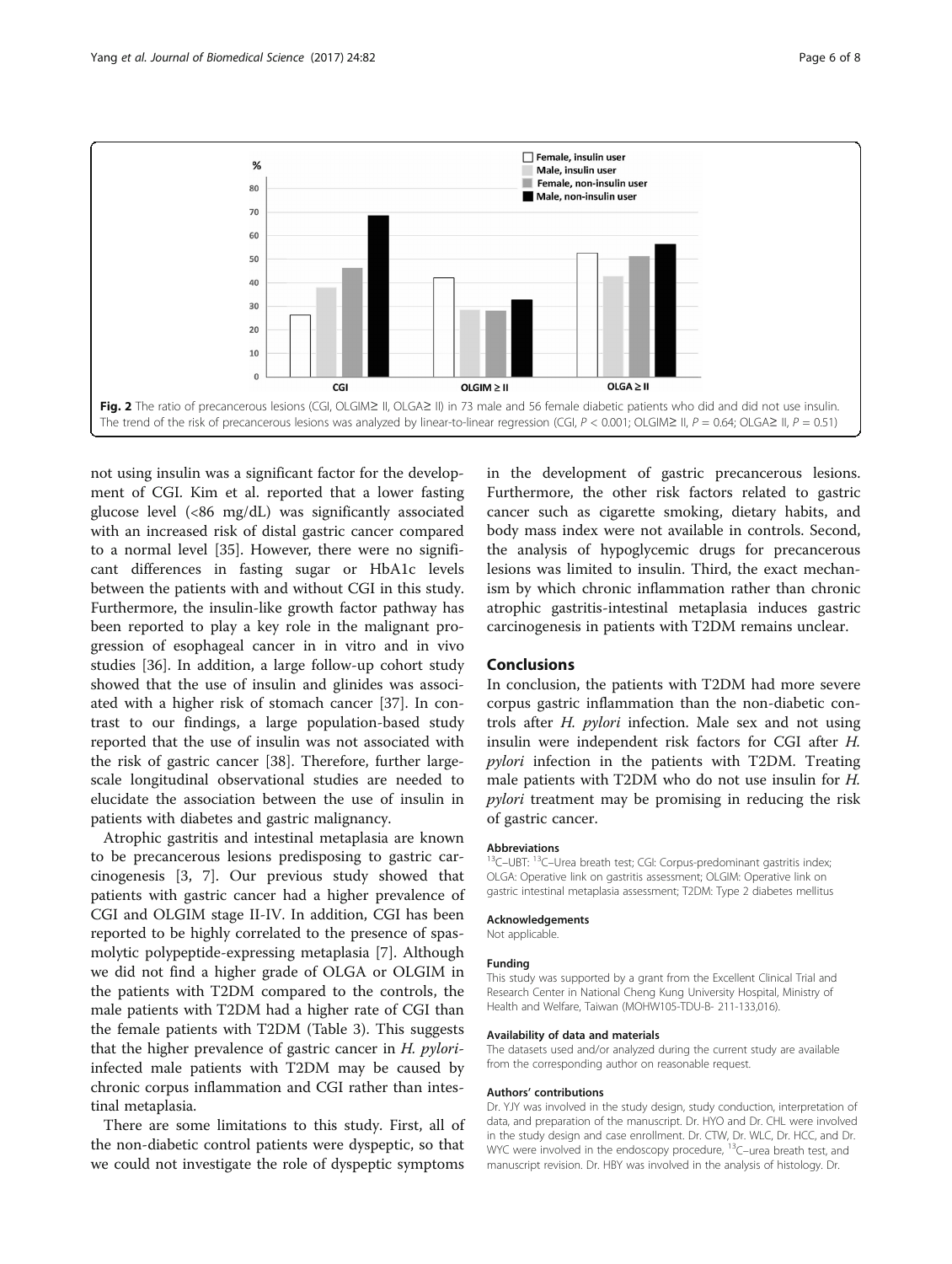<span id="page-6-0"></span>CCL was involved in defining the corpus gastritis index. Dr. BSS was involved in the grant application, setting the study design and conduction, interpretation of data, and editing of the final version of the manuscript. All authors read and approved the final manuscript.

#### Ethics approval and consent to participate

The study design was reviewed and approved by the Ethical Committee of National Cheng Kung University Hospital (A-BR-103-021). All participates have read and signed the consents to participate this study.

#### Consent for publication

All authors have read and approved the content and declared there is no conflict of the decision to submit the paper for publication.

#### Competing interests

No conflicts of interest relevant to this article were reported.

#### Publisher's Note

Springer Nature remains neutral with regard to jurisdictional claims in published maps and institutional affiliations.

#### Author details

<sup>1</sup>Departments of Pediatrics, National Cheng Kung University Hospital, College of Medicine, National Cheng Kung University, Tainan, Taiwan. <sup>2</sup>Internal Medicine, National Cheng Kung University Hospital, College of Medicine, National Cheng Kung University, Tainan, Taiwan. <sup>3</sup>Pathology, National Cheng Kung University Hospital, College of Medicine, National Cheng Kung University, Tainan, Taiwan. <sup>4</sup>Institutes of Clinical Medicine, National Cheng Kung University Hospital, College of Medicine, National Cheng Kung University, Tainan, Taiwan. <sup>5</sup>Department of Pathology, Ton-Yen General Hospital, Hsin-ChuCountyTaiwan. <sup>6</sup>Department of Internal Medicine, Tainan Hospital, Ministry of Health and Welfare, Tainan, Taiwan. <sup>7</sup>Department of Internal Medicine, National Cheng Kung University Hospital, 138 Sheng Li Road, Tainan 70428, Taiwan.

#### Received: 16 August 2017 Accepted: 22 October 2017 Published online: 30 October 2017

#### References

- 1. Uemura N, Okamoto S, Yamamoto S, Matsumura N, Yamaguchi S, Yamakido M, et al. Helicobacter pylori infection and the development of gastric cancer. N Engl J Med. 2001;345(11):784–9.
- 2. Wroblewski LE, Peek RM Jr, Wilson KT. Helicobacter pylori and gastric cancer: factors that modulate disease risk. Clin Microbiol Rev. 2010;23(4):713–39.
- Zhang RG, Duan GC, Fan QT, Chen SY. Role of Helicobacter pylori infection in pathogenesis of gastric carcinoma. World J Gastrointest Pathophysiol. 2016;7(1):97–107.
- 4. Watari J, Chen N, Amenta PS, Fukui H, Oshima T, Tomita T, et al. Helicobacter pylori associated chronic gastritis, clinical syndromes, precancerous lesions, and pathogenesis of gastric cancer development. World J Gastroenterol. 2014;20(18):5461–73.
- Rugge M, Meggio A, Pennelli G, Piscioli F, Giacomelli L, De Pretis G, et al. Gastritis staging in clinical practice: the OLGA staging system. Gut. 2007; 56(5):631−636.
- 6. Capelle LG, de Vries AC, Haringsma J, Ter Borg F, de Vries RA, Bruno MJ, et al. The staging of gastritis with the OLGA system by using intestinal metaplasia as an accurate alternative for atrophic gastritis. Gastrointest Endosc. 2010;71(7):1150–8.
- 7. Tsai YC, Hsiao WH, Yang HB, Cheng HC, Chang WL, Lu CC, et al. The corpuspredominant gastritis index may serve as an early marker of Helicobacter pylori-infected patients at risk of gastric cancer. Aliment Pharmacol Ther. 2013;37(10):969–78.
- 8. Malfertheiner P, Megraud F, O'Morain CA, Atherton J, Axon AT, Bazzoli F, et al. Management of Helicobacter pylori infection–the Maastricht IV/ Florence consensus report. Gut. 2012;61(5):646–64.
- 9. Bytzer P, Talley NJ, Leemon M, Young LJ, Jones MP, Horowitz M. Prevalence of gastrointestinal symptoms associated with diabetes mellitus: a populationbased survey of 15,000 adults. Arch Intern Med. 2001;161(16):1989–96.
- 10. Gunji T, Matsuhashi N, Sato H, Fujibayashi K, Okumura M, Sasabe N, et al. Helicobacter pylori infection significantly increases insulin resistance in the asymptomatic Japanese population. Helicobacter. 2009;14(5):144−150.
- 11. Chen Y, Blaser MJ. Association between gastric Helicobacter pylori colonization and glycated hemoglobin levels. J Infect Dis. 2012;205(8):1195–202.
- 12. Hsieh MC, Wang SS, Hsieh YT, Kuo FC, Soon MS, Wu DC. Helicobacter pylori infection associated with high HbA1c and type 2 diabetes. Eur J Clin Investig. 2013;43(9):949–56.
- 13. Oldenburg B, Diepersloot RJ, Hoekstra JB. High seroprevalence of Helicobacter pylori in diabetes mellitus patients. Dig Dis Sci. 1996; 41(3):458–61.
- 14. Quatrini M, Boarino V, Ghidoni A, Baldassarri AR, Bianchi PA, Bardella MT. Helicobacter pylori prevalence in patients with diabetes and its relationship to dyspeptic symptoms. J Clin Gastroenterol. 2001;32(3):215–7.
- 15. Oluyemi A, Anomneze E, Smith S, Fasanmade O. Prevalence of a marker of active Helicobacter pylori infection among patients with type 2 diabetes mellitus in Lagos, Nigeria. BMC Res Notes. 2012;5:284.
- 16. Demir M, Gokturk HS, Ozturk NA, Kulaksizoglu M, Serin E, Yilmaz U. Helicobacter pylori prevalence in diabetes mellitus patients with dyspeptic symptoms and its relationship to glycemic control and late complications. Dig Dis Sci. 2008;53(10):2646–9.
- 17. Chen YL, Cheng KC, Lai SW, Tsai IJ, Lin CC, Sung FC, et al. Diabetes and risk of subsequent gastric cancer: a population-based cohort study in Taiwan. Gastric Cancer. 2013;16(3):389–96.
- 18. Hidaka A, Sasazuki S, Goto A, Sawada N, Shimazu T, Yamaji T, et al. Plasma insulin, C-peptide and blood glucose and the risk of gastric cancer: the Japan public health center-based prospective study. Int J Cancer. 2015; 136(6):1402–10.
- 19. Marimuthu SP, Vijayaragavan P, Moysich KB, Jayaprakash V. Diabetes mellitus and gastric carcinoma: is there an association? J Carcinog. 2011;10:30.
- 20. Małlecki M, Bień AI, Galicka-Latałla D, Stachura J, Sieradzki J. The prevalence of Helicobacter pylori infection and types of gastritis in diabetic patients. The Kraków study. Exp Clin Endocrinol Diabetes. 1996; 104(5):365–9.
- 21. American Diabetes Association. Diagnosis and classification of diabetes mellitus. Diabetes Care. 2010;33(Suppl 1):s62–9.
- 22. Yang YJ, Sheu BS, Lee SC, Yang HB, Wu JJ. Children of H. pylori-infected dyspeptic mothers are predisposed to H. pylori acquisition with subsequent iron deficiency and growth retardation. Helicobacter. 2005; 10(3):249–55.
- 23. Yang YJ, JJ W, Sheu BS, Chen CR, CC L, Yang HBH. pylori infection can change the intensity of gastric Lewis antigen expressions differently between adults and children. J Biomed Sci. 2008;15(1):29–36.
- 24. Dixon MF, Genta RM, Yardley JH, Correa P. Classification and grading of gastritis: the updated Sydney system: international workshop on the histology of gastritis, Houston 1994. Am J Surg Pathol. 1996; 20(10):1161–81.
- 25. International Agency for Research on Cancer. IARC monographs on the evaluation of carcinogenic risk to humans, vol 61: Schistosomotes, liver flukes and Helicobacter pylori. Lyon, France: IARC; 1994.
- 26. Yoon JM, Son KY, Eom CS, Durrance D, Park SM. Pre-existing diabetes mellitusincreases the risk of gastric cancer: a meta-analysis. World J Gastroenterol. 2013;19(6):936–45.
- 27. Balkwill F, Mantovani A. Inflammation and cancer: back to Virchow? Lancet. 2001;357(9255):539–45.
- 28. Fu H, Ma Y, Yang M, Zhang C, Huang H, Xia Y, et al. Persisting and increasing neutrophil infiltration associates with gastric carcinogenesis and E-cadherin downregulation. Sci Rep. 2016;6:29762.
- 29. Chen XY, Liu WZ, Shi Y, Zhang DZ, Xiao SD, Tytgat GN. Helicobacter pylori associated gastric diseases and lymphoid tissue hyperplasia in gastric antral mucosa. J Clin Pathol. 2002;55(2):133–7.
- 30. Sipponen P, Correa P. Delayed rise in incidence of gastric cancer in females results in unique sex ratio (M/F) pattern: etiologic hypothesis. Gastric Cancer. 2002;5(4):213–9.
- 31. Sheh A, Ge Z, Parry NM, Muthupalani S, Rager JE, Raczynski AR, et al. 17β-estradiol and tamoxifen prevent gastric cancer by modulating leukocyte recruitment and oncogenic pathways in Helicobacter pylori-infected INS-GAS male mice. Cancer Prev Res (Phila). 2011;4(9):1426–35.
- 32. Freedman ND, Chow WH, Gao YT, Shu XO, Ji BT, Yang G, et al. Menstrual and reproductive factors and gastric cancer risk in a large prospective study of women. Gut. 2007;56(12):1671–7.
- 33. Plesko I, Preston-Martin S, Day NE, Tzonou A, Dimitrova E, Somogyi J. Parity and cancer risk in Slovakia. Int J Cancer. 1985;36(5):529–33.